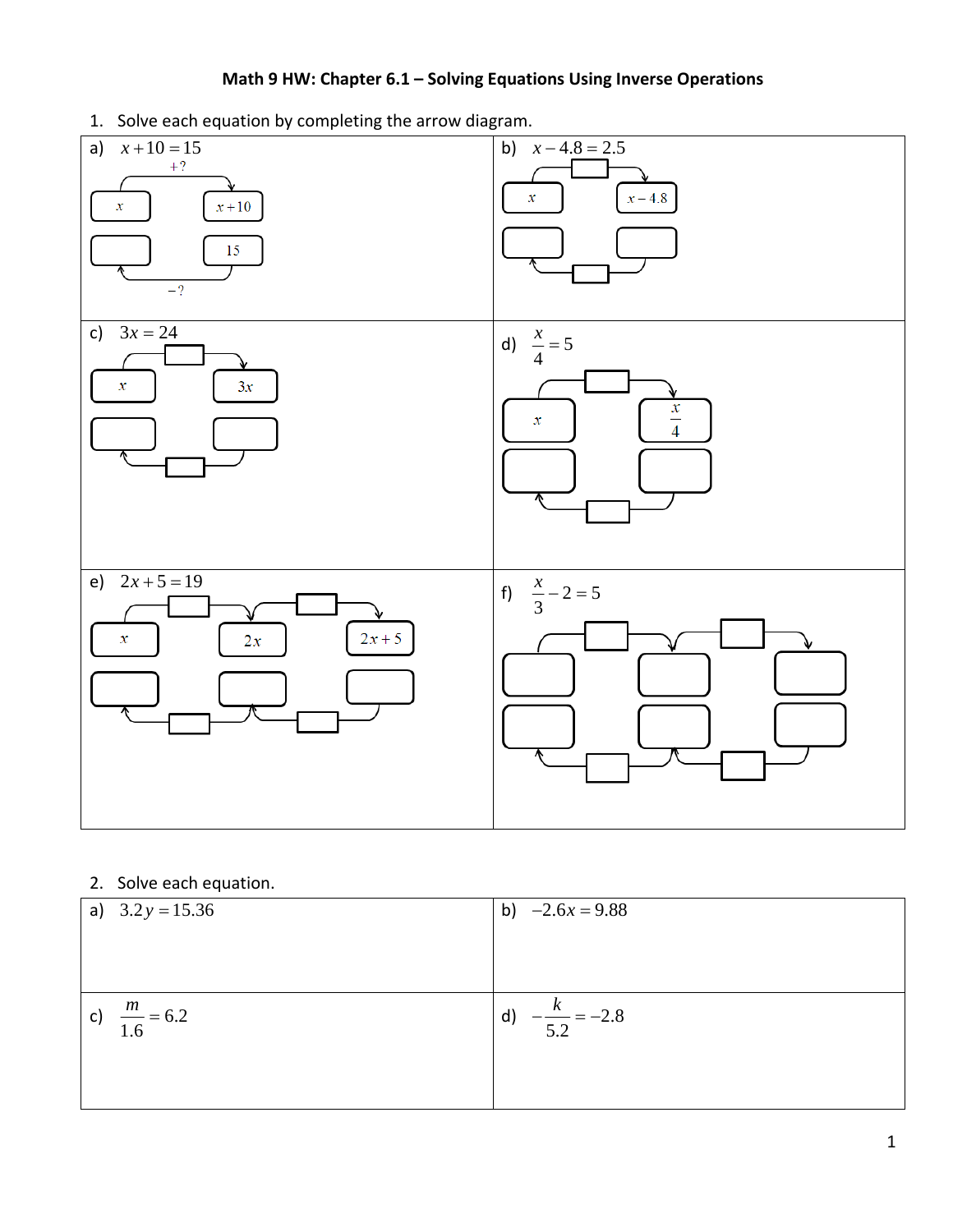| e) $5x-13=17$             | f) $2.4x + 6.3 = -17.7$        |
|---------------------------|--------------------------------|
| $g) \frac{x}{5} + 9 = 12$ | h) $\frac{y}{3.5} - 1.2 = 2.8$ |

## 3. For each Statement below, write then solve an equation to determine the number.

|    | a) Four more than a number is 9.         |   | b) Three times a number is $-24$ .               |
|----|------------------------------------------|---|--------------------------------------------------|
| C) | One-quarter of a number is 5.            |   | d) One-third of a number minus two equals $-6$ . |
| e) | Eight more than half a number is thirty. | f | Five less than four times a number is fifteen.   |

## 4. Solve each equation.

| a) $4(x+3) = 36$ | b) $-5(x-2) = 35.5$ |
|------------------|---------------------|
|                  |                     |
|                  |                     |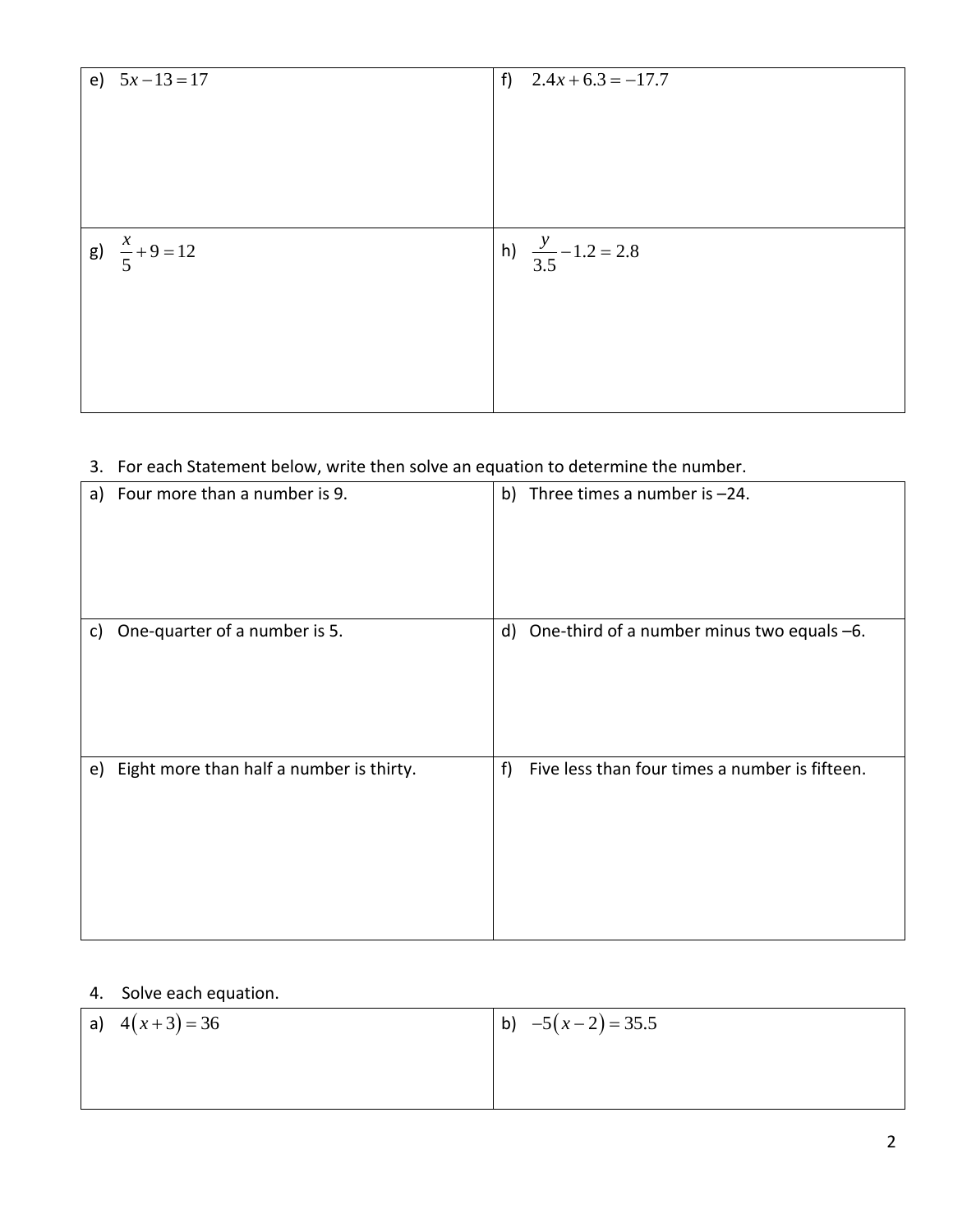| c) $-2.4(5 - y) = 19.2$                       | d) $5.2(-3 - y) = -30$    |
|-----------------------------------------------|---------------------------|
| e) $10k - 5k - 8k = -6 + 15 + 12$             | f) $-38 = 5(2y-1) + y$    |
| g) $\frac{x}{2} + \frac{x}{3} = \frac{25}{6}$ | h) $\frac{2y+7}{3} = -15$ |

## **Solve each of the following problems and show your work clearly.**

- 5. Vancouver has three times the annual snowfall of Tokyo. Together, they have a total of 80 cm of snow a year. What is Tokyo's annual snowfall?
- 6. Two less than the triple the width of a rectangle is 13. Determine the width.

7. One year, Alberta had 301 forest fires more than Manitoba. The total number of forest fires in these two provinces was 1596. How many forest fires did Manitoba have?